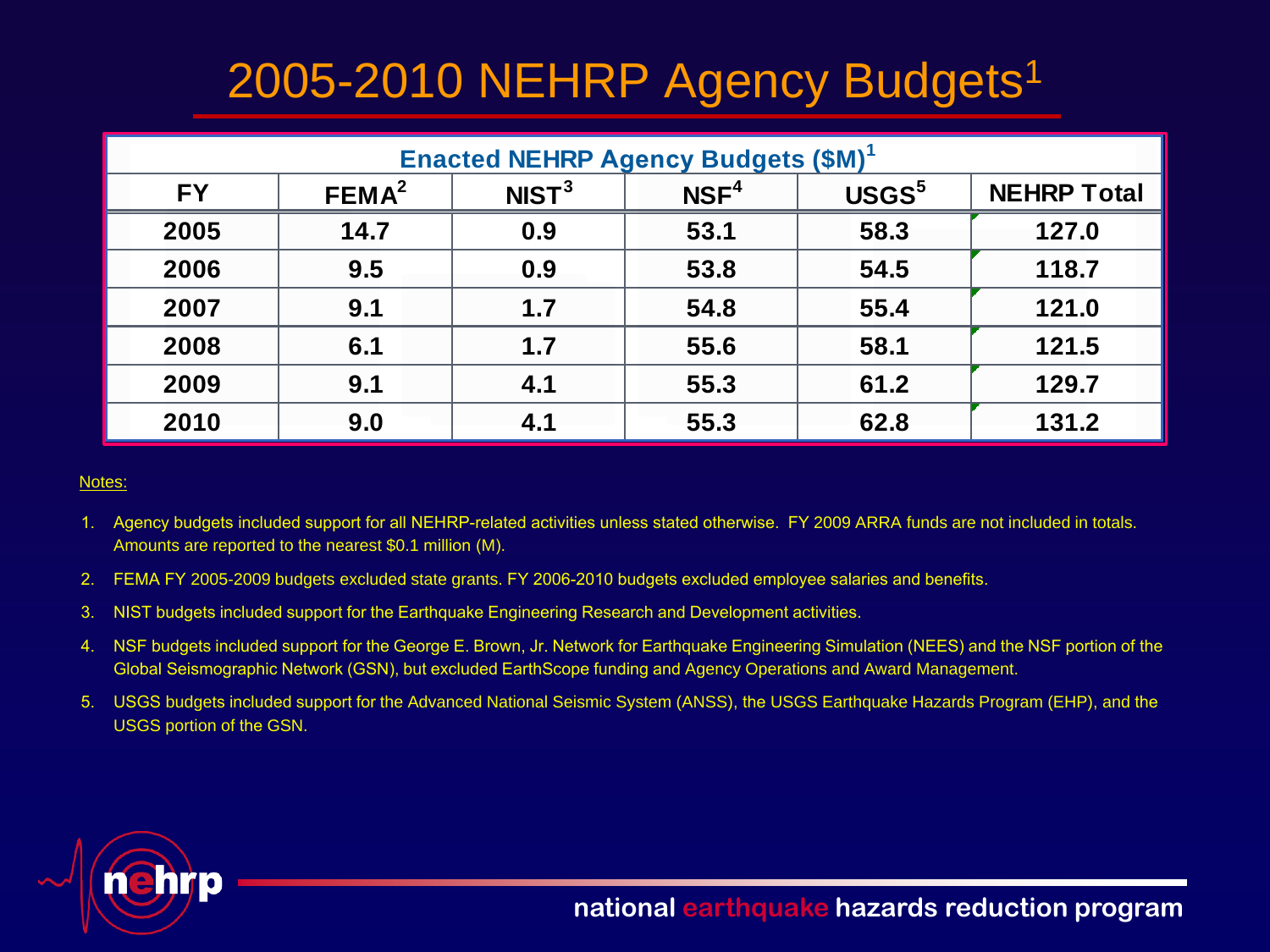# 2011-2016 NEHRP Agency Budgets<sup>1</sup>

| <b>Enacted NEHRP Agency Budgets (\$M)</b> |                   |                   |                  |                   |                    |  |  |
|-------------------------------------------|-------------------|-------------------|------------------|-------------------|--------------------|--|--|
| FY                                        | FEMA <sup>2</sup> | NIST <sup>3</sup> | NSF <sup>4</sup> | USGS <sup>5</sup> | <b>NEHRP Total</b> |  |  |
| 2011                                      | 7.8               | 4.1               | 53.3             | 61.4              | 126.6              |  |  |
| 2012                                      | 7.8               | 4.1               | 53.2             | 60.4              | 125.5              |  |  |
| 2013                                      | 7.7               | 3.9               | 52.2             | 55.7              | 119.5              |  |  |
| 2014                                      | 7.8               | 3.9               | 51.0             | 58.7              | 121.4              |  |  |
| 2015                                      | 7.4               | 3.9               | 52.2             | 64.4              | 127.9              |  |  |
| 2016                                      | 8.5               | 5.2               | 54.2             | 67.0              | 134.9              |  |  |

#### Notes:

1. Agency budgets included support for all NEHRP-related activities unless stated otherwise. Amounts are reported to the nearest \$0.1 million (M).

2. FEMA FY 2011 budget excluded state grants. FY 2011-2015 budgets excluded employee salaries and benefits.

- 3. NIST budgets included support for the Earthquake Engineering Research and Development activities. FY 2016 budget included \$1.3M of Disaster Resilience Research Grants Program funding.
- 4. NSF FY 2011-2014 budgets included support for the George E. Brown, Jr. Network for Earthquake Engineering Simulation (NEES) and the NSF portion of the Global Seismographic Network (GSN), but excluded EarthScope funding and Agency Operations and Award Management (AOAM). FY 2015-2016 budgets included support for the NSF portion of the GSN and the earthquake engineering portion of the Natural Hazards Engineering Research Infrastructure (NHERI), but excluded Earthscope funding and AOAM.
- 5. USGS budgets included support for the USGS Earthquake Hazards Program (EHP) and the USGS portion of the GSN.